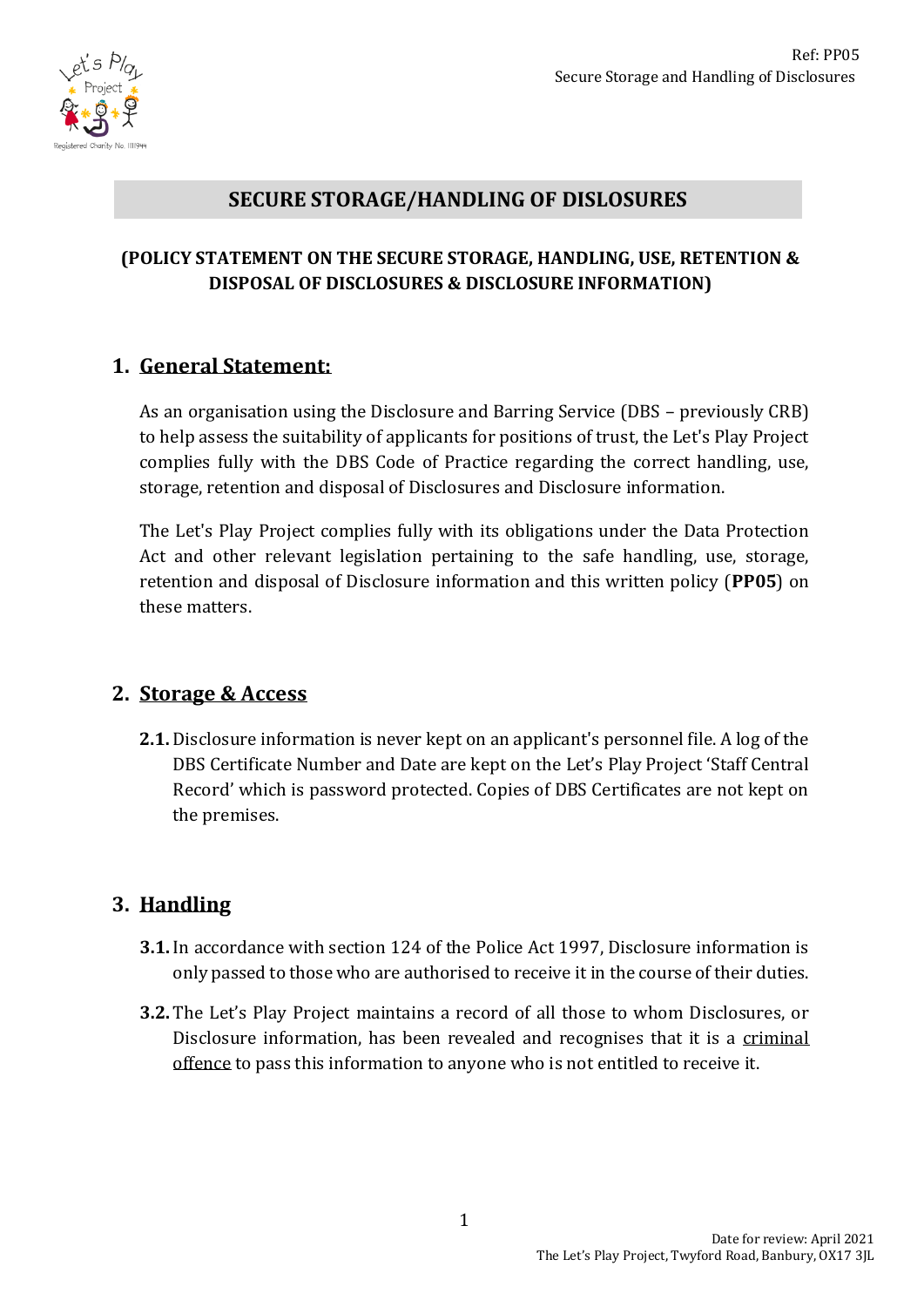

# **4. Usage**

**4.1.** Disclosure information is only used for the specific purpose for which it was requested and for which the applicant's full consent has been given.

# **5. Retention**

- **5.1.** Once a recruitment (or other relevant) decision has been made, the Let's Play Project does not keep Disclosure information for any longer than is absolutely necessary. This is generally for a period of up to six months, to allow for the consideration and resolution of any disputes or complaints.
- **5.2.** If, in very exceptional circumstances, it is considered necessary to keep Disclosure information for longer than six-months, the Let's Play Project will consult the DBS about this and will give full consideration to the Data Protection and Human Rights individual subject before doing so.
- **5.3.** Throughout this time, the usual conditions regarding safe storage and strictly controlled access will prevail.

## **6. Disposal**

- **6.1.** Once the retention period has elapsed, the Let's Play Project will ensure that any Disclosure information is immediately suitably destroyed by secure means, i.e. by shredding, pulping or burning, and any records stored on electronic systems and servers will be suitably deleted.
- **6.2.** While awaiting destruction, Disclosure information will not be kept in any insecure receptacle (e.g. waste bin or confidential waste sack).
- **6.3.** The Let's Play Project will not keep any photocopy or other image of the Disclosure or any copy or representation of the contents of a Disclosure.
- **6.4.**However, notwithstanding the above, the Let's Play Project may keep a record of:
	- a. the date of issue of a disclosure
	- b. the name of the subject
	- c. the type of Disclosure requested